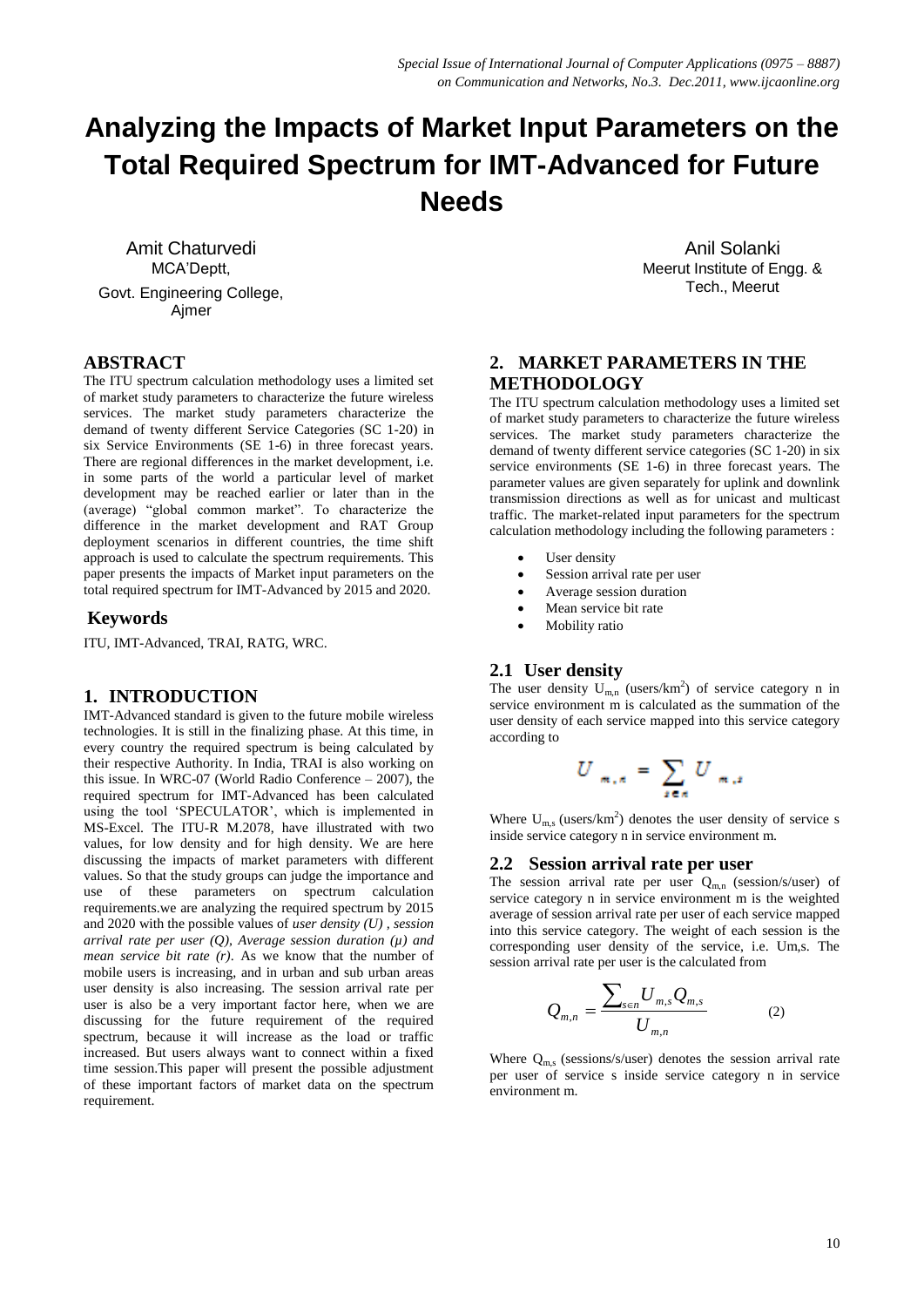#### **2.3 Average session duration**

The average session duration  $\mu_{m,n}$  (s/session) of service category n in service environment m is the weighted average of average session duration of each service mapped into this service category. The weight is the session arrival rate per area unit, i.e. the product of the user density  $(U_{m,n})$  and the session arrival rate per user  $(Q_{m,n})$ . The average session duration is calculated from

$$
\mu_{m,n} = \sum_{s \in n} \omega_{m,s} \mu_{m,s} \tag{3}
$$

Where  $\mu_{m,n}$  (s/session) denotes the average session duration of service s inside service category n in service environment m. The weight  $\omega_{\text{m.s}}$  (dimensionless) is obtained from

$$
\omega_{m,s} = \frac{U_{m,s} Q_{m,s}}{U_{m,n} Q_{m,n}}, \quad \text{s.e.} \tag{4}
$$

#### **2.4 Mean service bit rate**

The mean service bit rate  $r_{m,n}$  (bit/s) of service category n in service environment m is the weighted average of the mean service bit rate of each service mapped into this service category. The weight is the traffic volume per area unit, i.e. the product of the session arrival rate per unit  $(U_{m,n}Q_{m,n})$  and the average session duration  $(\mu_{m,n})$ . The mean service bit rate is calculated from

$$
r_{m,n} = \sum_{n \in n} \overline{\omega}_{m,n} r_{m,n}
$$

Where  $r_{m,n}$  (bit/s) denotes the mean service bit rate of service s inside service categories n in service environment m. The

weight  $\varpi_{m,s}$  (dimensionless) is obtained from

$$
\varpi_{m,s} = \frac{U_{m,s} Q_{m,s} \mu_{m,s}}{U_{m,n} Q_{m,n} \mu_{m,n}}, s \in n
$$
 (6)

#### **2.5 Mobility ratios**

The calculation of the mobility ratios involves two stages.In the first stage , the market study mobility ratio

$$
{\it MR}_{m,n}^{\it Market}
$$

(dimensionless) of service category n in service environment m is calculated as the weighted average of the mobility ratio

$$
\textit{MR}_{m, s}^{\textit{Market}}
$$

(dimensionless) of each service s inside service category n in the same service environment m. The weight is

the traffic volume per area unit as in the case of the mean service bit rate. Thus the mobility ratios are calculated from

$$
MR_{m,n}^{Market} = \sum_{s \in n} \varpi_{m,s} MR_{m,s}^{Market} \tag{7}
$$

Where the weight  $\varpi_{m,s}$  is given in Eq. (6). The equation can be applied to all mobility classes, i.e. stationary, low , high and super-high classes for each service category and service environment.

In the second stage, the market study mobility ratios per service category and service environment obtained from Equation (7) for stationary, low, high, and super-high mobility classes need to be mapped into the methodology mobility ratios for stationary/pedestrian, low and high mobility classes. The mapping is done with the splitting factor  $J_{\text{m}}$ , which is given in the figure(1) below.

| <b>Mobility in market studies</b> | <b>Mobility in methodology</b> |
|-----------------------------------|--------------------------------|
| Stationary                        | Stationary / Pedestrian        |
| Low                               |                                |
|                                   | Low (fraction $Jm$ )           |
| High                              |                                |
|                                   | High (fraction $1 - Jm$ )      |
| Super high                        |                                |
| $\sim$<br>$\sim$ $\sim$<br>.      |                                |

**Figure 1 : Mapping of mobility classes from market study to methodology**

Thus the mobility ratio for the stationary/pedestrian mobility class of service category n in service environment m in the spectrum calculation methodology is obtained from

$$
MR_{stat/ped;m,n} = MR_{stat;m,n}^{Market} + MR_{low;m,n}^{Market} \quad (8)
$$

The mobility ratio for the low mobility class of service category n in service environment m in the spectrum calculation methodology is obtained from

$$
MR_{low,m,n} = J_m MR_{high,m,n}^{Market}
$$
 (10)

Finally, the mobility ratio for the high mobility class of service category n in service environment m in the spectrum calculation methodology is obtained from

$$
MR_{high,m,n} = (1 - J_m)MR_{high,m,n}^{Market} + MR_{s-higkm,n}^{Market} (11)
$$

Hence the following relation should be clear:

$$
MR_{stat/ped;m,n} + MR_{low;m,n} + MR_{high;m,n}
$$
  
= 
$$
MR_{stat,m,n}^{Market} + MR_{low;m,n}^{Market} + MR_{high;m,n}^{Market} + MR_{s-higk,m,n}^{Market}
$$
  
(12)

for each service category n and market environment m.

# **3. ANALYSIS OF COLLECTED MARKET DATA**

The market data analysis uses the notion of application and services. A service is the basis element which builds up the applications. An application is a higher level definition to categories the collected services. An application may consist of several services that occur independently.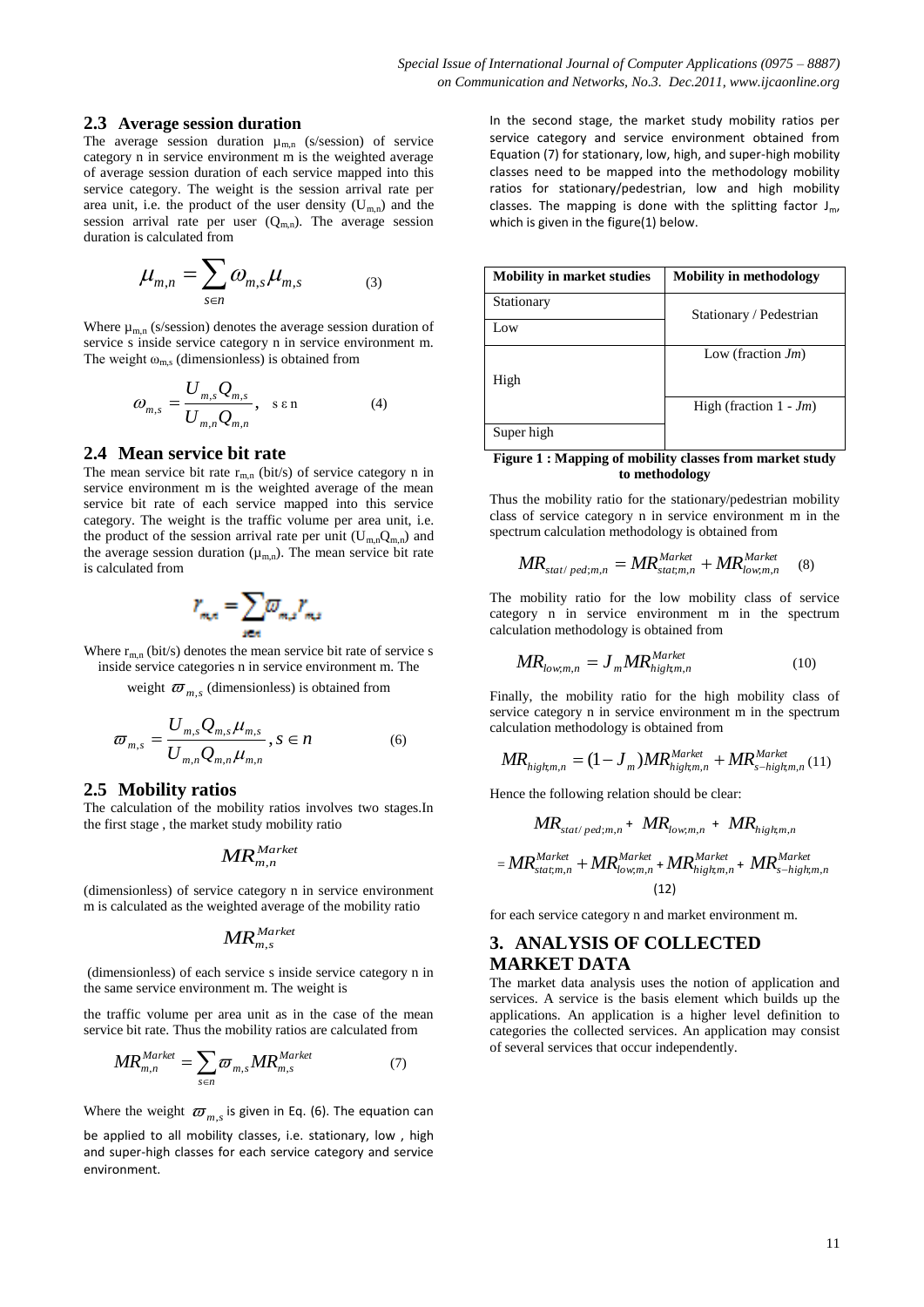

**Figure 2: General process for the market data analysis**

# **4. SPECTRUM REQUIREMENTS OF THE IMT-RELATED RAT GROUPS**

There are expected to be regional differences in the market development, i.e. and some parts of the world a particular level of market development may be reached earlier or later than in the (average) "global common market". In the table 1, Spectrum requirement calculation is done with the fixed values for the three variables session arrival rate per user (Q), Mean service bit rate  $(R)$ , and Average session duration  $(\mu)$  at 30. The variation is done on the variable user density (U) for the values 15-45. The figure 3 is shows the impacts of the variation in user density on the total spectrum requirement.

The spectrum requirements are calculated for RAT Group 1 (i.e. pre-IMT, IMT-2000, and its enhancements) and RAT Group 2 (i.e. IMT-Advanced) in 2010, 2015 and 2020. The spectrum requirements are calculated with the time shift approach described above using the input parameter. The input parameter values are used to calculate the spectrum requirements for default "middle" scenario. The results for "later" and "earlier" scenario are derived by shifting the results from the "middle scenario".



#### **Table 1 : Total Spectrum Requirement in MHz with different user density values**

|      | <b>User</b>      | <b>Spectrum Required in</b><br><b>MHz</b> for each RATG |                | <b>Total Spectrum</b><br><b>Required in</b> |
|------|------------------|---------------------------------------------------------|----------------|---------------------------------------------|
| Year | density<br>(U% ) | RATG1                                                   | RATG2          | MHz (=RATG1<br>$+$ RATG2)                   |
|      | 15               | 800                                                     | $\overline{0}$ | 800                                         |
|      | 20               | 840                                                     | $\overline{0}$ | 840                                         |
|      | 25               | 840                                                     | $\mathbf{0}$   | 840                                         |
| 2010 | 30               | 840                                                     | $\overline{0}$ | 840                                         |
|      | 35               | 840                                                     | $\overline{0}$ | 840                                         |
|      | 40               | 840                                                     | $\overline{0}$ | 840                                         |
|      | 45               | 840                                                     | $\overline{0}$ | 840                                         |
|      | 15               | 880                                                     | 420            | 1300                                        |
|      | 20               | 880                                                     | 420            | 1300                                        |
|      | 25               | 880                                                     | 420            | 1300                                        |
| 2015 | 30               | 920                                                     | 440            | 1360                                        |
|      | 35               | 920                                                     | 440            | 1360                                        |
|      | 40               | 920                                                     | 460            | 1380                                        |
|      | 45               | 920                                                     | 480            | 1400                                        |
| 2020 | 15               | 880                                                     | 700            | 1580                                        |
|      | 20               | 880                                                     | 760            | 1640                                        |
|      | 25               | 880                                                     | 840            | 1720                                        |
|      | 30               | 880                                                     | 920            | 1800                                        |
|      | 35               | 920                                                     | 980            | 1900                                        |
|      | 40               | 920                                                     | 1060           | 1980                                        |
|      | 45               | 960                                                     | 1120           | 2080                                        |

In the Table 2 given below, we have calculated the total spectrum requirement by varying the values for the another variable session arrival rate per user (Q) for the values 15-60 and keeping the other variables  $U$ ,  $R$  and  $\mu$  at constant values on 25 (higher density) , 30, and 30 respectively. The figure 4 shows the impacts of the variation in session arrival rate per usre on the total spectrum requirement.

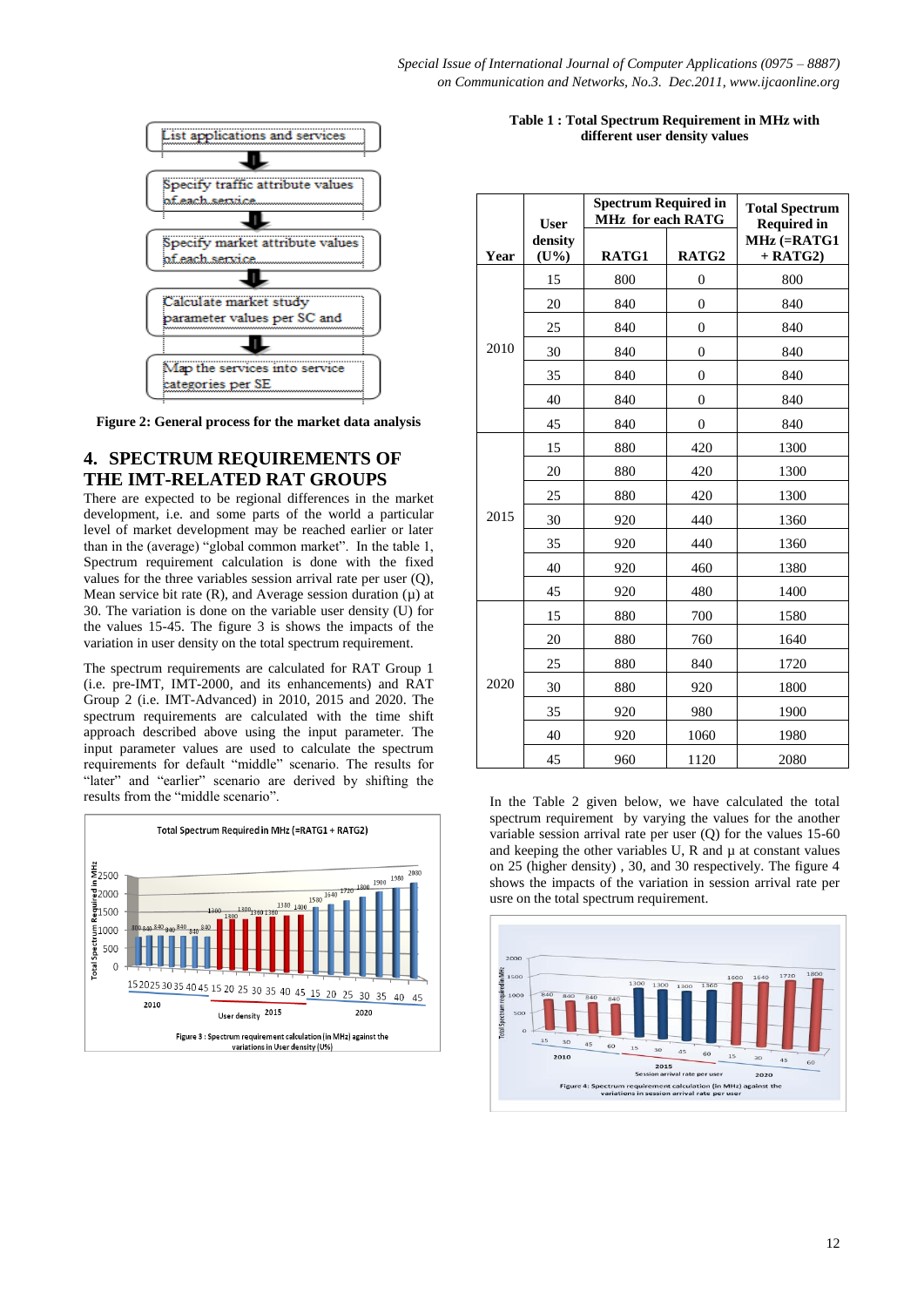*Special Issue of International Journal of Computer Applications (0975 – 8887) on Communication and Networks, No.3. Dec.2011, www.ijcaonline.org*

| Year | <b>Session</b><br>arrival<br>rate<br>per | Spectrum<br><b>Requirement in</b><br><b>MHz</b> for each<br><b>RATG</b> |          | <b>Total Spectrum</b><br>requirement in<br><b>MHz</b><br>$(=RATG1+RATG2)$ |
|------|------------------------------------------|-------------------------------------------------------------------------|----------|---------------------------------------------------------------------------|
|      | user<br>(Q <sup>0</sup> )                | RATG1                                                                   | RATG2    |                                                                           |
|      | 15                                       | 840                                                                     | 0        | 840                                                                       |
| 2010 | 30                                       | 840                                                                     | 0        | 840                                                                       |
|      | 45                                       | 840                                                                     | $\theta$ | 840                                                                       |
|      | 60                                       | 840                                                                     | 0        | 840                                                                       |
|      | 15                                       | 880                                                                     | 420      | 1300                                                                      |
| 2015 | 30                                       | 880                                                                     | 420      | 1300                                                                      |
|      | 45                                       | 880                                                                     | 420      | 1300                                                                      |
|      | 60                                       | 920                                                                     | 440      | 1360                                                                      |
| 2020 | 15                                       | 880                                                                     | 720      | 1600                                                                      |
|      | 30                                       | 880                                                                     | 760      | 1640                                                                      |
|      | 45                                       | 880                                                                     | 840      | 1720                                                                      |
|      | 60                                       | 880                                                                     | 920      | 1800                                                                      |

**Table 2: Total Spectrum Requirement in MHz with different Session arrival rate per user values**

**Table 3: Total Spectrum Requirement in MHz with different Mean Service bit rate (R) values**

| Year | Mean<br><b>Service</b><br>bit rate<br>$(R\%)$ | Spectrum<br><b>Requirement in</b><br><b>MHz</b> for each<br><b>RATG</b><br>RATG2<br>RATG1 |                | <b>Total Spectrum</b><br><b>Required in</b><br>$MHz$ (=RATG1<br>$+$ RATG2) |
|------|-----------------------------------------------|-------------------------------------------------------------------------------------------|----------------|----------------------------------------------------------------------------|
|      | 20                                            | 800                                                                                       | 0              | 800                                                                        |
| 2010 | 30                                            | 840                                                                                       | $\overline{0}$ | 840                                                                        |
|      | 40                                            | 840                                                                                       | 0              | 840                                                                        |
|      | 50                                            | 840                                                                                       | $\overline{0}$ | 840                                                                        |
| 2015 | 20                                            | 880                                                                                       | 420            | 1300                                                                       |
|      | 30                                            | 880                                                                                       | 420            | 1300                                                                       |
|      | 40                                            | 920                                                                                       | 460            | 1380                                                                       |
|      | 50                                            | 920                                                                                       | 580            | 1500                                                                       |
| 2020 | 20                                            | 840                                                                                       | 740            | 1580                                                                       |
|      | 30                                            | 880                                                                                       | 840            | 1720                                                                       |
|      | 40                                            | 920                                                                                       | 940            | 1860                                                                       |
|      | 50                                            | 960                                                                                       | 1160           | 2120                                                                       |

In table 3, we calculate the total spectrum required on the variation of R i.e. Mean service bit rate for the values  $R = 20$ -50 Mbps and figure 5 shows the results.

In table 4, we calculate the total spectrum required on the variation of  $\mu$  i.e. Average session duration for the values  $R = 20 - 60$  Mbps and figure 6 shows the results.



**Table 4: Total Spectrum Requirement in MHz with different** 

|      | Average<br>session     | Spectrum<br><b>Requirement in</b><br><b>MHz</b> for each<br><b>RATG</b> |                | <b>Total</b><br>Spectrum<br><b>Required in</b><br><b>MHz</b> |
|------|------------------------|-------------------------------------------------------------------------|----------------|--------------------------------------------------------------|
| Year | duration<br>$(\mu\% )$ | RATG1                                                                   | RATG2          | $=\text{RATG1} +$<br>RATG2)                                  |
|      | 20                     | 840                                                                     | 0              | 840                                                          |
|      | 30                     | 840                                                                     | $\theta$       | 840                                                          |
| 2010 | 40                     | 840                                                                     | $\overline{0}$ | 840                                                          |
|      | 50                     | 840                                                                     | $\theta$       | 840                                                          |
|      | 60                     | 840                                                                     | 0              | 840                                                          |
|      | 20                     | 880                                                                     | 420            | 1300                                                         |
|      | 30                     | 880                                                                     | 420            | 1300                                                         |
| 2015 | 40                     | 920                                                                     | 440            | 1360                                                         |
|      | 50                     | 920                                                                     | 460            | 1380                                                         |
|      | 60                     | 920                                                                     | 480            | 1400                                                         |
|      | 20                     | 880                                                                     | 780            | 1660                                                         |
|      | 30                     | 880                                                                     | 840            | 1720                                                         |
| 2020 | 40                     | 880                                                                     | 900            | 1780                                                         |
|      | 50                     | 920                                                                     | 980            | 1900                                                         |
|      | 60                     | 960                                                                     | 1040           | 2000                                                         |

**Average session duration (µ) values**